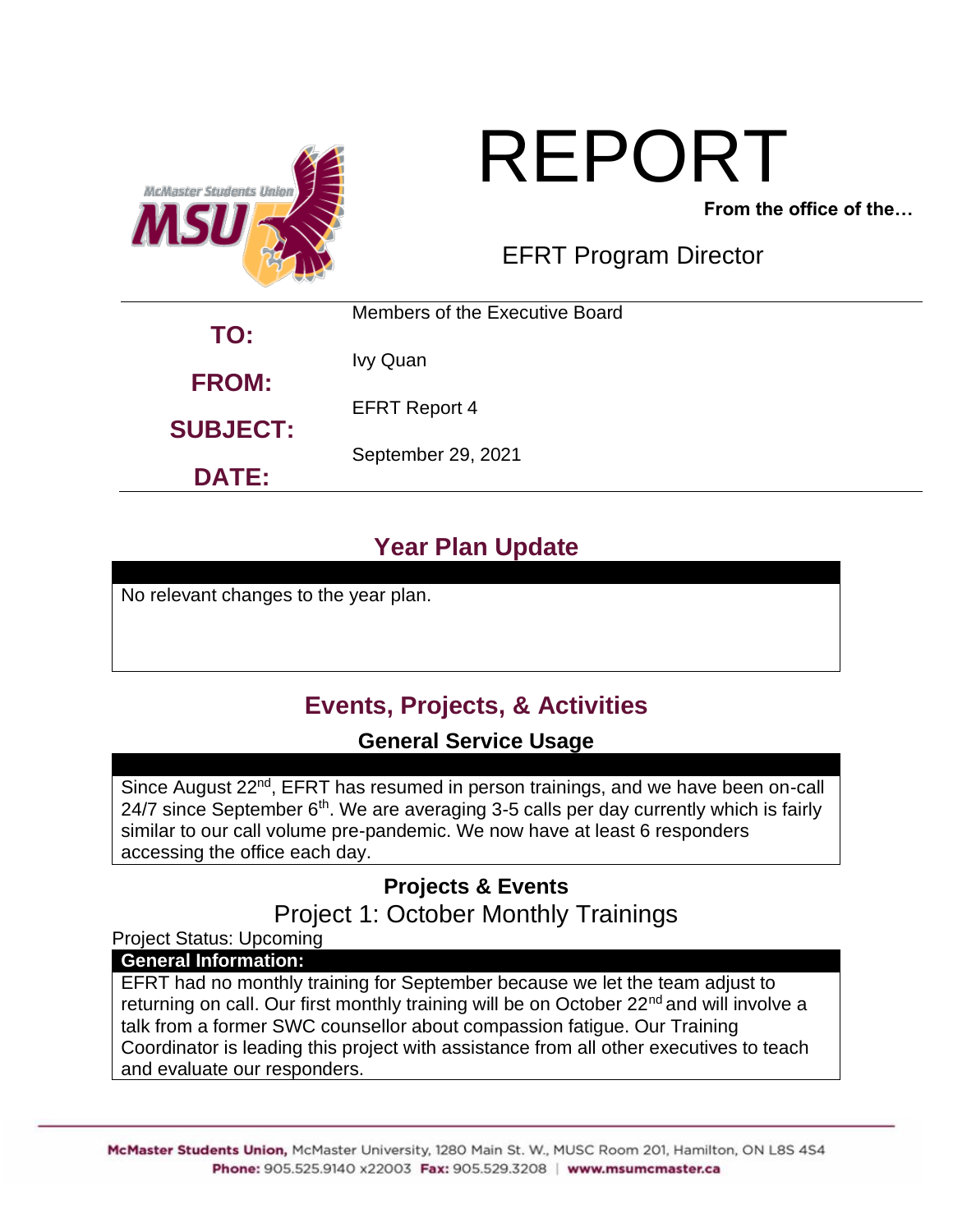Project 2: Standard First Aid (SFA) Courses

Project Status: Ongoing

One of our ongoing projects is the revival of our standard first aid and CPR-C courses. Our Assistant Director is currently contacting a few course providers to compare costs. With these courses, we hope to teach the McMaster community SFA and CPR-C, and also generate revenue for EFRT.

## Project 3: Retraining

Project Status: Complete

From September 3-5<sup>th</sup>, we held our first in person training event. Although each day ran a little long, it was a major success overall. We had around 14 alumni who returned to teach and evaluate, and all responders seemed excited to return. This project was led by our Training Coordinator with help from the rest of the exec team.

# **Outreach & Promotions**

## **Summary**

During August and the beginning of September, we launched our first campaign announcing our return. This involved posters about new COVID policies and a giveaway. The giveaway helped to grow our follower account to just under 700 on Instagram. On the horizon, we have posters lined up to promote the opening of our hiring cycle.

## **Promotional Materials**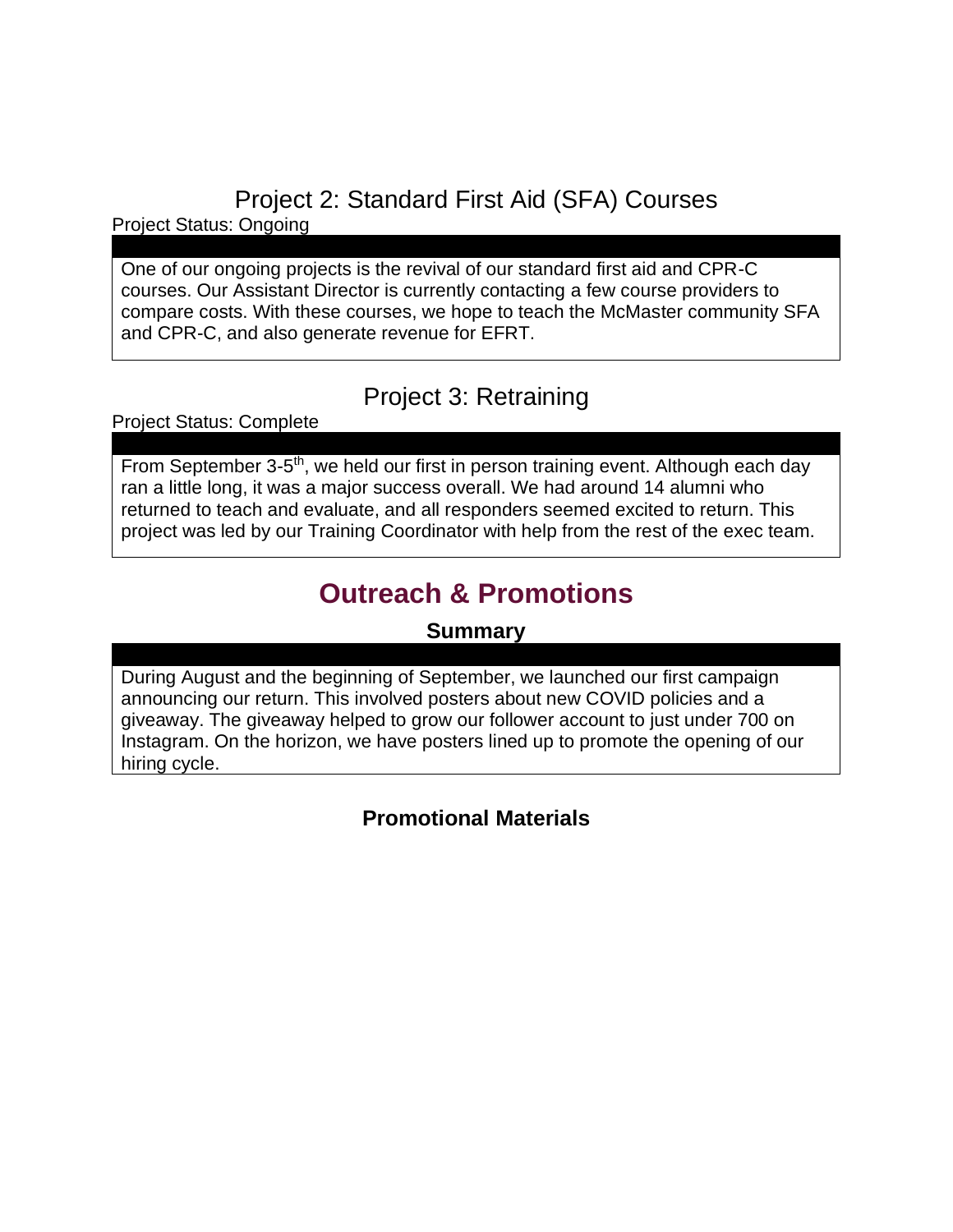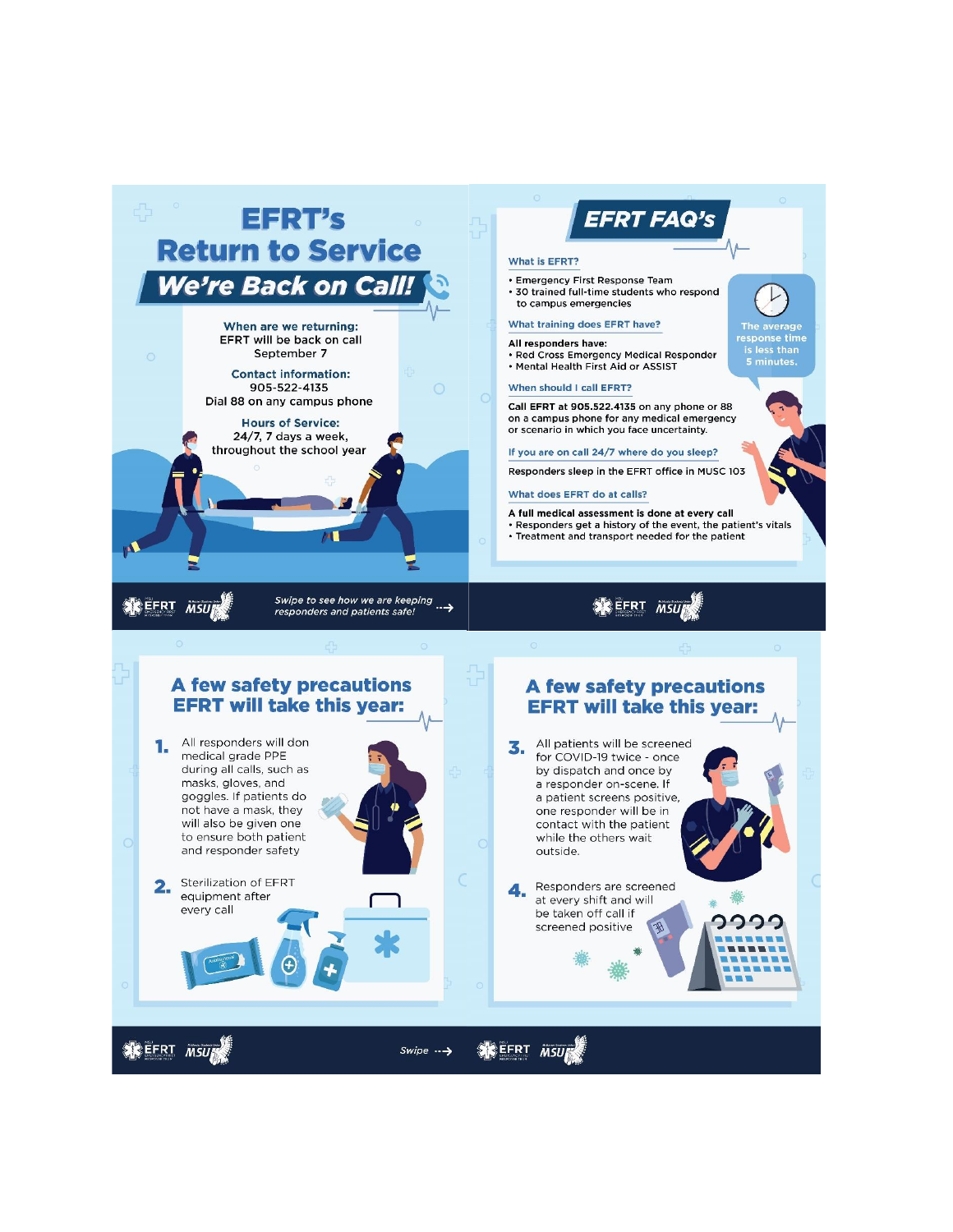

## **Finances**

We have successfully purchased the necessary PPE and equipment to get us started, but looking at what remains in our equipment account line makes me nervous as we will likely need restocking prior to the end of this year. While we are doing ok financially at the moment, I anticipate some challenges especially with equipment prices down the road.

I am also worried about our team uniform budget line. We are currently conducting a clothing order for team uniforms, and we may not have much money left over for the new recruits we will hire this year. Part of the reason is because of COVID-19, responders must wash their uniform prior to wearing the same shirt on their next shift. So, many responders need more clothing which puts a lot of stress on this account line. I'm not sure how to remedy this at the moment.

### **Budget Summary**

*Table 1: Budget Tracker*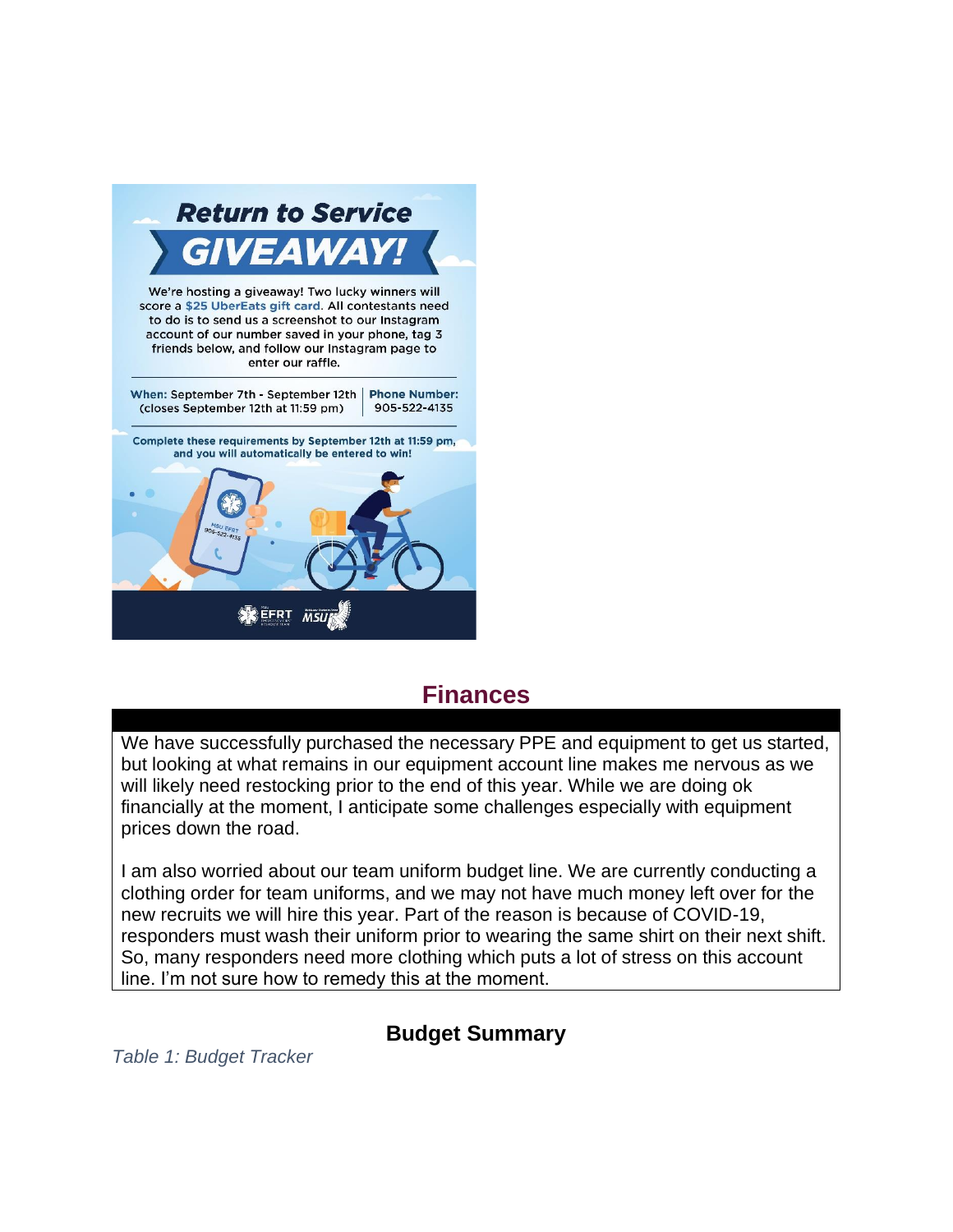| <b>Account</b><br>Code | <b>Item</b>                                     | <b>Cost</b>               |          | <b>Description</b> | Date of<br><b>Purchase</b> |
|------------------------|-------------------------------------------------|---------------------------|----------|--------------------|----------------------------|
| 5003-                  | <b>EFRT - OFFICE</b>                            |                           |          |                    |                            |
| 0107                   | <b>SUPPLIES</b>                                 | $\frac{1}{2}$             | 600      |                    |                            |
|                        |                                                 |                           |          |                    |                            |
|                        | <b>Total Spent in Line</b><br>Remaining in Line | \$<br>\$                  | 600      |                    |                            |
|                        |                                                 |                           |          |                    |                            |
| 5315-                  | <b>EFRT - TEAM</b>                              |                           |          |                    |                            |
| 0107                   | <b>SUPPLIES</b>                                 | $\$\$                     | 10,000   |                    |                            |
|                        | Humanities scheduling software<br>fee           | \$1,116.00                |          |                    |                            |
|                        | Wildmedkits equipment order                     | \$4,097.21                |          |                    |                            |
|                        | Pharmacy Aug 25                                 | \$1,422.63                |          |                    |                            |
|                        | <b>Total Spent in Line</b>                      | \$                        | 6,635.84 |                    |                            |
|                        | Remaining in Line                               | $\mathfrak{S}$            | 3,364.16 |                    |                            |
|                        |                                                 |                           |          |                    |                            |
| $5501 -$               | <b>EFRT - REPAIRS &amp;</b>                     |                           |          |                    |                            |
| 0107                   | <b>MTCE</b>                                     | $\$\$                     | 1,0000   |                    |                            |
|                        | Big bike repiar for 3 main bikes                | \$415.69                  |          |                    |                            |
|                        | <b>Total Spent in Line</b>                      | $\boldsymbol{\theta}$     | 415.69   |                    |                            |
|                        | Remaining in Line                               | $\boldsymbol{\mathsf{S}}$ | 584.31   |                    |                            |
|                        | <b>EFRT - RENT</b>                              |                           |          |                    |                            |
| $5715 -$               | <b>EXPENSE -</b>                                |                           |          |                    |                            |
| 0107                   | EQUIPMENT                                       | $\$\$                     | 600      |                    |                            |
|                        |                                                 |                           |          |                    |                            |
|                        | <b>Total Spent in Line</b>                      | $\boldsymbol{\theta}$     |          |                    |                            |
|                        | Remaining in Line                               | \$                        | 600      |                    |                            |
|                        |                                                 |                           |          |                    |                            |
| 6201-                  | <b>EFRT-</b><br><b>CONFERENCE</b>               |                           |          |                    |                            |
| 0107                   | <b>EXPENSES</b>                                 | $\$\$                     | 3,500    |                    |                            |
|                        | <b>ACERT Membership</b>                         | \$100.00                  |          |                    |                            |
|                        | <b>Total Spent in Line</b>                      | $\boldsymbol{\$}$         | 100      |                    |                            |
|                        | Remaining in Line                               | \$                        | 3,400    |                    |                            |
|                        |                                                 |                           |          |                    |                            |
|                        | <b>EFRT - MAC</b>                               |                           |          |                    |                            |
| 6300-                  | <b>SUMMER FUNDING</b>                           |                           |          |                    |                            |
| 0107                   | <b>EXPENSES</b>                                 | $\$\$                     | 4,000    |                    |                            |
|                        | 2000 Surgical Masks                             | \$238.74                  |          |                    |                            |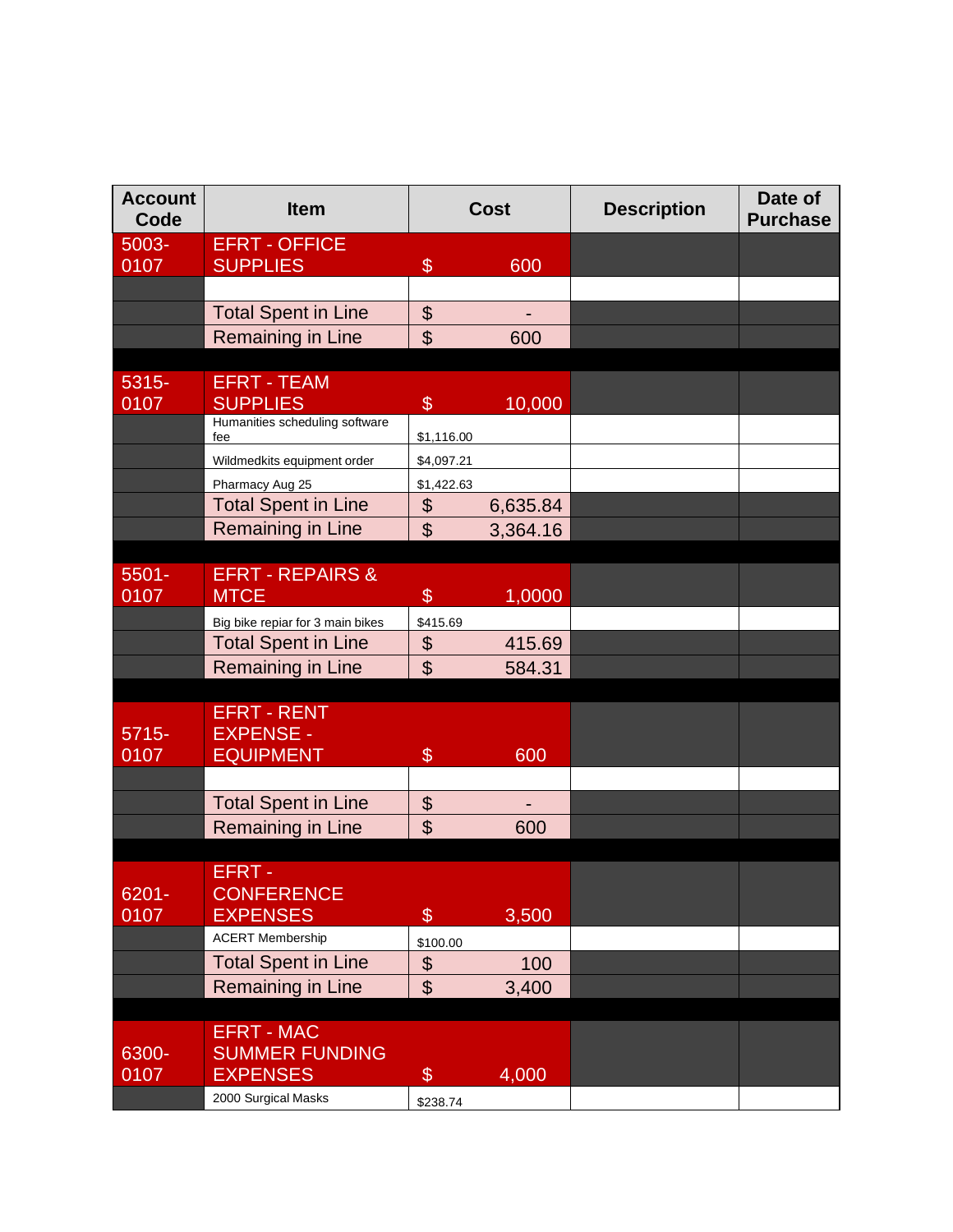|          | D2DPPE order (alcohol wipes,<br>gowns, medium gloves) | \$1,141.26                             |          |  |
|----------|-------------------------------------------------------|----------------------------------------|----------|--|
|          | Fisher Scientific order (S/L                          |                                        |          |  |
|          | gloves, hand sanitizer, goggles,<br>face shields)     | \$835.92                               |          |  |
|          | eGrimes order (N95 1870+)                             | \$748.37                               |          |  |
|          | Thankyou cards and calbe ties                         | \$25.40                                |          |  |
|          | UberEats exec retraining alumni<br>gifts              | \$100.00                               |          |  |
|          | UberEats full team retraining<br>alumni gifts         | \$375.00                               |          |  |
|          | Sharpies, paper bags, watches,<br>swiffer             | 85.78                                  |          |  |
|          | Clipboards                                            | \$23.70                                |          |  |
|          | <b>Total Spent in Line</b>                            | $\boldsymbol{\theta}$                  | 3,574.17 |  |
|          | Remaining in Line                                     | $\mathfrak{S}$                         | 425.83   |  |
|          |                                                       |                                        |          |  |
|          | EFRT-                                                 |                                        |          |  |
| 6415-    | <b>RECOGNITION</b>                                    |                                        |          |  |
| 0107     | <b>AWARDS</b>                                         | $\mathcal{S}$                          | 3,000    |  |
|          | Last year's team appreciation<br>gifts                | \$1,139.04                             |          |  |
|          | <b>Total Spent in Line</b>                            | \$                                     | 1,139.04 |  |
|          | Remaining in Line                                     | $\mathfrak{S}$                         | 1,860.96 |  |
|          |                                                       |                                        |          |  |
| $6501 -$ | EFRT - ADV. &                                         |                                        |          |  |
|          |                                                       |                                        |          |  |
| 0107     | PROMO.                                                | $\$\$                                  | 3,500    |  |
|          | <b>EFRT Pens</b>                                      | \$1,121.61                             |          |  |
|          | EFRT Back to Call Promo<br>Package (Underground)      | \$300.00                               |          |  |
|          | UberEats giftcards giveaway                           | \$50.00                                |          |  |
|          | <b>Total Spent in Line</b>                            | \$                                     | 1,471.61 |  |
|          | Remaining in Line                                     | $\mathfrak{S}$                         | 2,028.39 |  |
|          |                                                       |                                        |          |  |
| 6633-    | <b>EFRT - TEAM</b>                                    |                                        |          |  |
| 0107     | <b>UNIFORS</b>                                        | $\frac{1}{2}$                          | 4,000    |  |
|          | <b>Team Cotton Masks</b>                              | \$345.11                               |          |  |
|          | <b>Total Spent in Line</b>                            | $\boldsymbol{\theta}$                  | 345.11   |  |
|          | <b>Remaining in Line</b>                              | $\boldsymbol{\mathsf{S}}$              | 3,654.89 |  |
|          |                                                       |                                        |          |  |
| 6803-    | <b>EFRT - PUBLIC</b>                                  |                                        |          |  |
| 0107     | <b>EDUCATION</b>                                      | $\$\$                                  | 14,000   |  |
|          |                                                       |                                        |          |  |
|          | <b>Total Spent in Line</b><br>Remaining in Line       | $\boldsymbol{\theta}$<br>$\frac{1}{2}$ | 14,000   |  |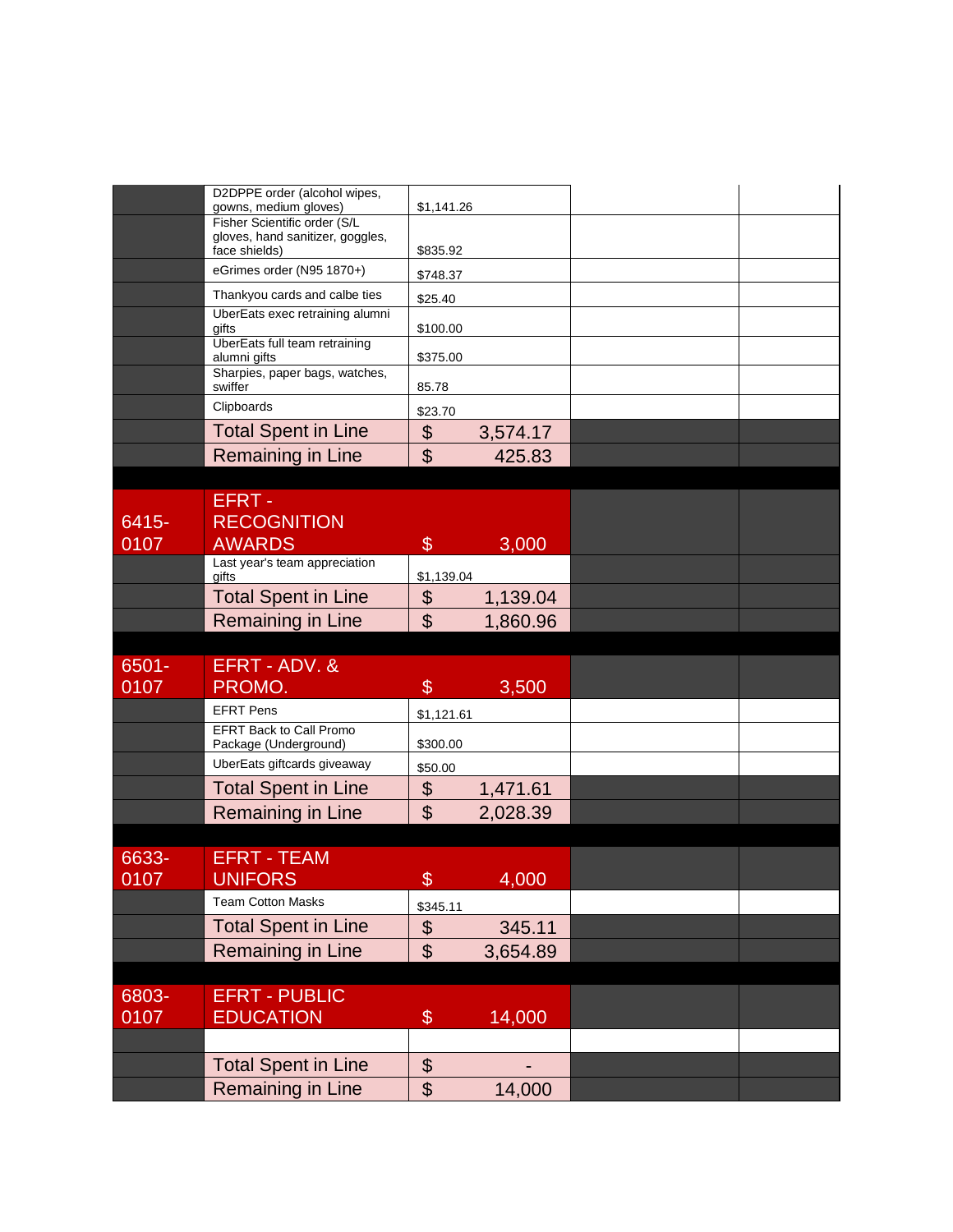| 6804- | <b>EFRT - VOLUNTEER</b>    |                |        |  |
|-------|----------------------------|----------------|--------|--|
| 0107  | <b>TRAINING</b>            | \$             | 20,000 |  |
|       |                            |                |        |  |
|       | <b>Total Spent in Line</b> | \$             |        |  |
|       | <b>Remaining in Line</b>   | $\mathfrak{S}$ | 20,000 |  |
|       |                            |                |        |  |
| 6912- |                            |                |        |  |
| 0107  | <b>EFRT - TRAVEL</b>       | $\mathcal{S}$  | 500.00 |  |
|       |                            |                |        |  |
|       | <b>Total Spent in Line</b> | \$             |        |  |
|       | Remaining in Line          | $\mathfrak{S}$ | 500.00 |  |

# **Executives and Volunteers**

Volunteer morale has been high since our return to service. Last year's hires are incredibly excited to finally get hands on experience, and the team overall is bonding over responding quite well. There are a couple responders the executive team is worried about, but we have been checking in with them regularly.

The morale of the executive team has also been high, but I have noticed some members including myself feeling a bit burnt out especially after the massive team training we ran at the beginning of September. With medical school applications looming over us, the exec team is quite stressed at the moment. However, I have been conducting 1-on-1s with the execs to talk about their roles and how I can support them, and they seem tired but still excited for the rest of the year. I am hoping that reading week will be beneficial for my executive team and I as we find time to recuperate to continue the semester.